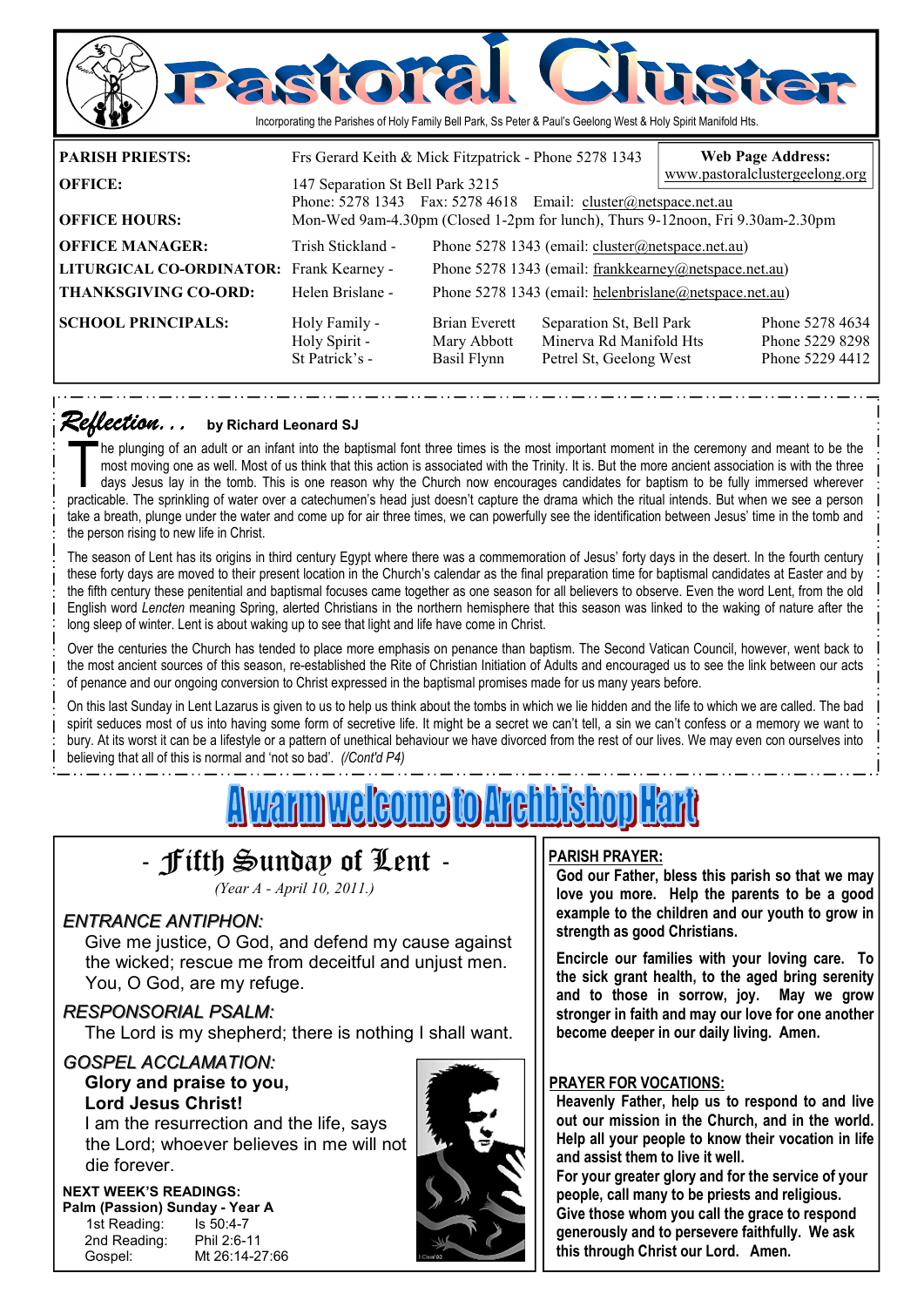## The Pastoral Cluster at Prayer

### WEEKEND MASSES:

*English… 8am and 9.30am (Sunday) 6.00pm Sat 5.00pm Sat 11am - 1st, 3rd & 5th Sundays 11am - 2nd and 4th Sundays* 

## **Holy Family, Bell Park: Holy Spirit, Manifold Hts: Ss Peter & Paul's, Geelong West:**

 *9.30am - Italian Mass at St Patrick's* 

*Croatian… 11.30am (1,3,4,5th Sunday), 12.30pm (2nd Sunday) - Slovenian…11.30am (2nd Sunday)* 

#### WEEKDAY MASSES:

**Holy Family:** 9.15am Tues, 9.15am Thurs

**Holy Spirit:** 9.00am Wed, 11am Fri and 9am Sat. *Reconciliation after Saturday Mass* 

**Grace McKellar Centre:** 10.15am - 1st, 3rd, 5th Tues; **Maryville Nursing Home:** 11am Tues; **Multicultural Centre:** 1.30pm - 1st Fri **Vincentian Village:** 3.00pm - Mon

### COMMUNAL PRAYER:

| Mon   | Holy Family Women's Prayer Group   | 10.00am         | <b>Holy Family Community Centre</b> |
|-------|------------------------------------|-----------------|-------------------------------------|
| Tues  | <b>Meditation Group</b>            | 5.30pm          | <b>Holy Family Community Centre</b> |
| Wed   | Prayer of the Church               | Before 9am Mass | <b>Holy Spirit Church</b>           |
| Wed   | Holy Family Women's Prayer Group   | 10.00am         | <b>Holy Family Community Centre</b> |
| Thurs | Italian Prayer Group               | 10.00am         | St Patrick's Chapel                 |
| Fri   | Adoration of the Blessed Sacrament | After 11am Mass | <b>Holy Spirit Church</b>           |
| Fri   | Divine Mercy                       | 3.00pm          | <b>Holy Spirit Church</b>           |
| Sat   | Rosarv                             | After 9am Mass  | <b>Holy Spirit Church</b>           |

#### **OUR LADY'S STATUE:**

*If anyone would like to have our Lady's Statue or if you could spare an hour a month to help Tina Montalto, ph 5278 9314.* 

## **AS A COMMUNITY WE PRAY FOR:**

**RECENT DEATHS:** Cyril Hudgell, Desmond Naylor, Giovanna LaSpada **ANNIVERSARIES:** Graziano Modica, Teresa & Giuseppe Zanon, Rosa & Raimondo Zanardo, Marcella Conti, Aldo Scarpetti, Robert & Vera Batna, Anthony Siketa, Brone Jankus, Domenico Pellizzeri **BAPTISMS:** Spencer Finch, Noah Skotnica, Kyla Brady, Madden Reiffel (P&P) **PRAY FOR THE SICK:** Florence Williams, Pasha Alden, Wendy Commons, Margaret Donaghy, Margaret Harris, Maria Law, Peter Farrar, Doris Boyle, Heidi Maguire, Joseph Escorse, Joan Bellew, Kate Jennings, Nevenka Juraga, Joan Gazenbeek *(Please note: After approx five weeks names will be deleted from the sick list -* 

 *please phone the office if you wish names reinserted)* 

## **ROSTER FOR NEXT SUNDAY, APR 17, 2011.**

(3rd Sunday of the Month**)** 

#### **HOLY SPIRIT: 6.00PM 11.00AM**

#### **Ss PETER & PAUL'S: 5.00PM**

Commentators D Maddalena Lectors K Maddalena **Welcomers** Projectionist

**HOLY FAMILY 8.00AM 9.30AM** Commentators K Saunders L Lehpamer Lectors **B Rainbow B H Verdnik, T McMahon** Special Ministers A Vanjek, C Marcantonio, P Walsh C&J Taylor, E Glynn, M Fiorillo Welcomers **R&L Allum** R&L ALLUM **E Dalton, G Carmody** 

Commentators Sr J McGonigal P Delahunty Lectors **J** McKenzie **G** Brown Special Ministers G Wright, E Cotter, D Kosmetschke P&B Delahunty<br>V Logan V Logan I Cleary, L Cole Welcomers V Logan V Logan V Logan I Cleary, L Coles, V Trinder Projectionist T Dunlop T Cleary, D Brown

Special Ministers K Maddalena, B Ditkun,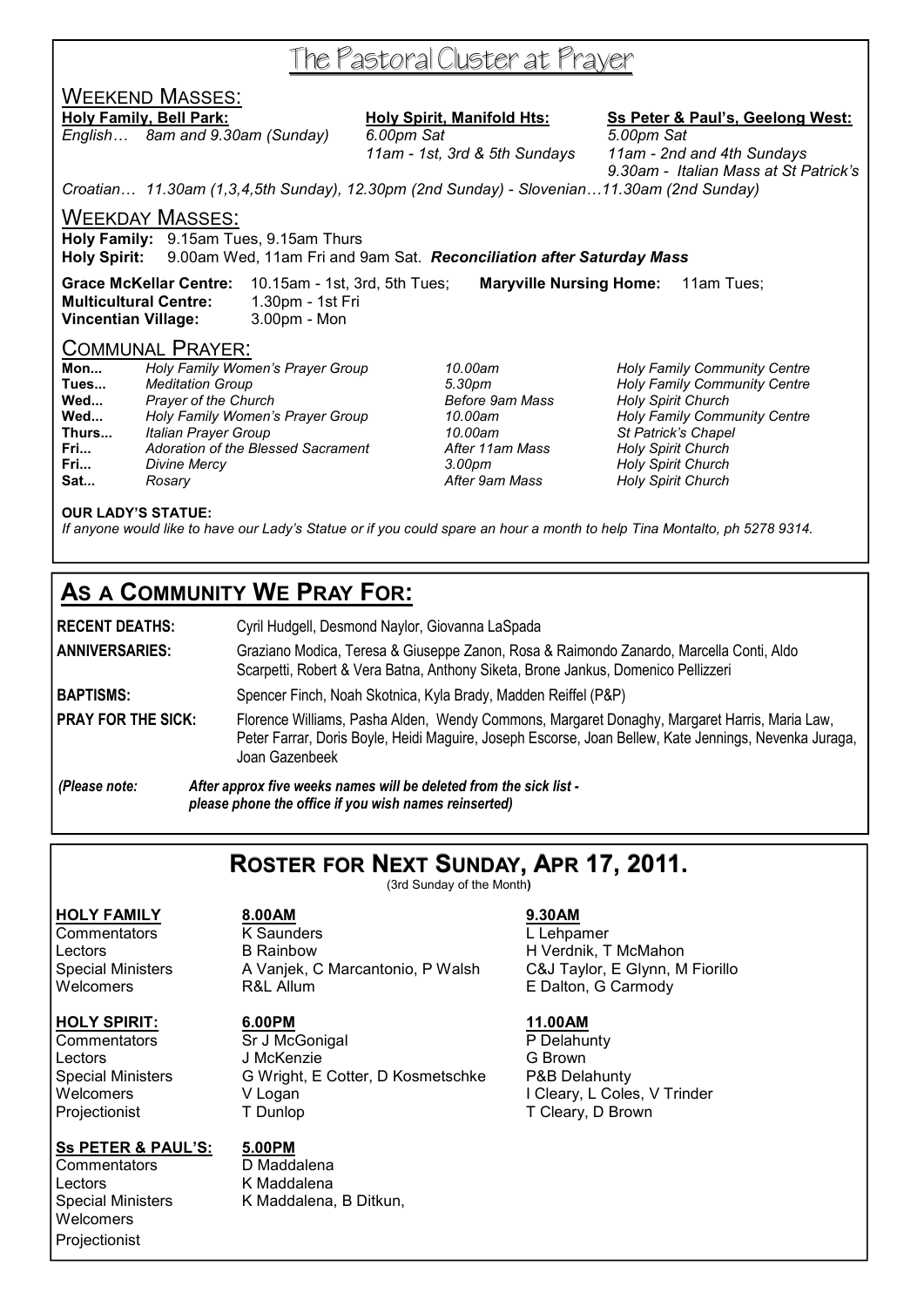**FIFTH SUNDAY OF LENT -** 



Disasters, sickness and tragedy are realities for many **Caritas** people. Our Christian faith and compassion motivates us to offer practical and spiritual support for those whose lives have been affected by such realities.

In this week's Project Compassion story we met Kose, a young man whose family home was destroyed in the 2009 Samoan tsunami. Your donation to Project Compassion offers hope and ensures that before, during and after the headlines, Caritas is there delivering life-saving assistance to communities affected by disaster and helping build community capacity to better respond to future disasters.

# *We are an Easter People...*

**You are warmly welcome to share in our Holy Week Celebrations:** 

| THE SACRAMENT OF RECONCILIATION - 2ND RITE: (The last of our four Ceremonies)<br>Tuesday April 19th | 11.00am                                | <b>St Patrick's</b>                                                                                                       |  |  |
|-----------------------------------------------------------------------------------------------------|----------------------------------------|---------------------------------------------------------------------------------------------------------------------------|--|--|
| <b>MASS OF THE OILS:</b><br><b>Tuesday April 19th</b>                                               | 11.00am                                | <b>St Patrick's Cathedral, Melbourne</b>                                                                                  |  |  |
| <b>MASS OF ANOINTING:</b><br><b>Wednesday April 20th</b>                                            | 11.30am                                | Holy Spirit, followed by lunch                                                                                            |  |  |
| <b>MASS OF THE LORD'S SUPPER:</b><br>Thursday April 21st                                            | 7.00pm<br>6.00pm                       | <b>Holy Spirit, followed by Adoration</b><br><b>Holy Family - Croatian</b>                                                |  |  |
| GOOD FRIDAY: April 22nd<br>Way of the Cross:                                                        | 10.00am<br>10.30am<br>11.00am          | <b>Ss Peter &amp; Paul's</b><br><b>Holy Family</b><br><b>Holy Spirit</b>                                                  |  |  |
| <b>Celebration of the Lord's Passion:</b>                                                           | 3.00pm<br>6.00pm                       | <b>Holy Family</b><br><b>Holy Family - Croatian</b>                                                                       |  |  |
| HOLY SATURDAY: April 23rd<br><b>Blessing of Easter Food:</b>                                        | 4.00 <sub>pm</sub>                     | <b>Holy Family</b>                                                                                                        |  |  |
| EASTER VIGIL: April 23rd                                                                            | 7.30pm<br>10.00 <sub>pm</sub>          | <b>Holy Family</b><br><b>Holy Family - Croatian</b>                                                                       |  |  |
| EASTER SUNDAY MASSES: April 24th                                                                    |                                        |                                                                                                                           |  |  |
|                                                                                                     | 8.00am<br>9.30am<br>10.00am<br>11.00am | <b>Holy Family</b><br><b>Holy Family</b><br><b>Holy Spirit</b><br><b>Ss Peter &amp; Paul's</b>                            |  |  |
| <b>EASTER SUNDAY MASSES:</b> (In a language other than English)                                     |                                        |                                                                                                                           |  |  |
|                                                                                                     | 9.30am<br>9.30am<br>11.30am            | Lithuanian Mass at Ss Peter & Paul's<br><b>Italian Mass at St Patrick's Chapel</b><br><b>Croatian Mass at Holy Family</b> |  |  |